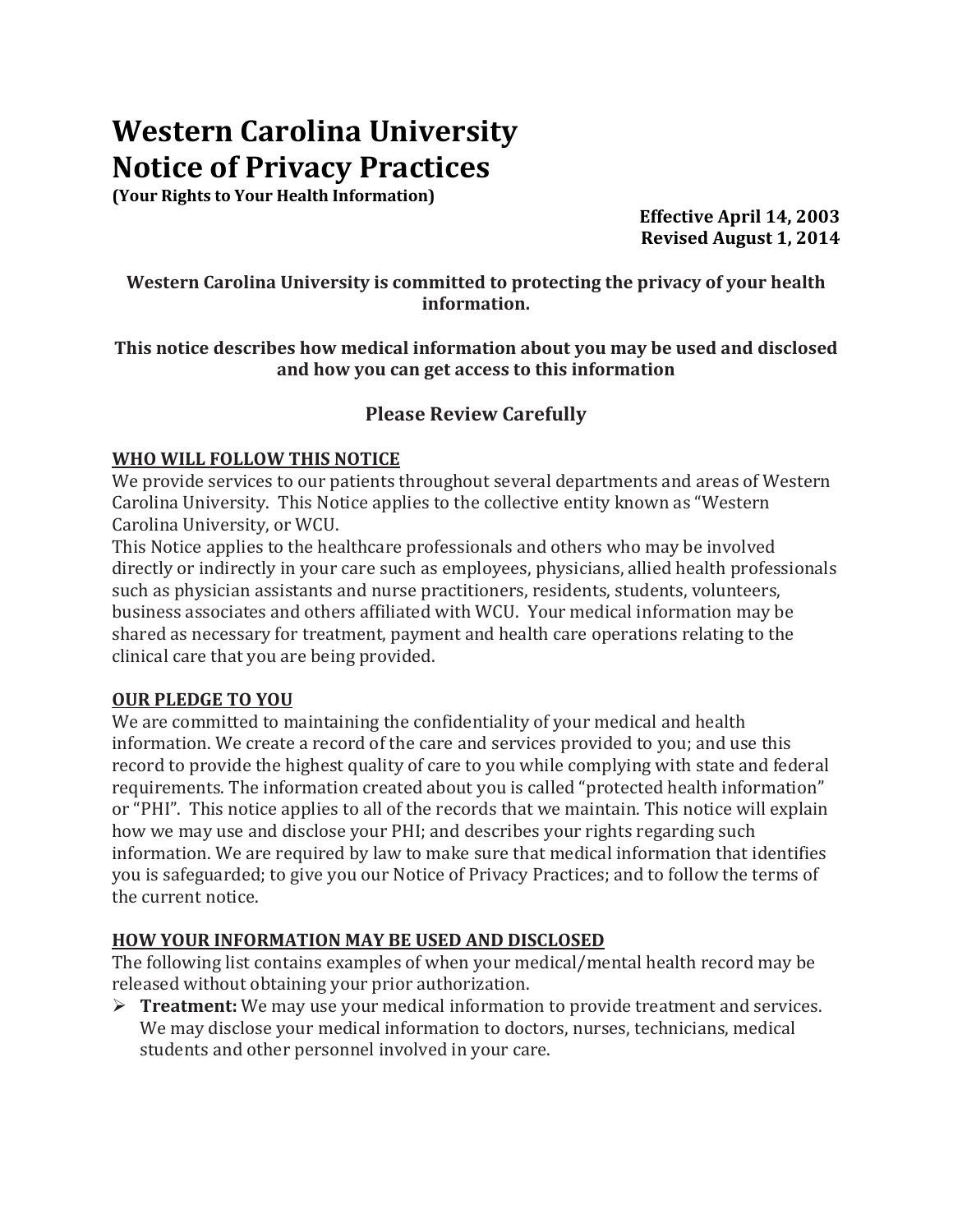- **Payment:** We may use and disclose your medical information to obtain payment for services through a third party payer source (insurance). We may also tell your health plan about a treatment you need to obtain prior approval. We may give limited information to someone who helps to pay for your care. You have the right to restrict disclosure to your health plan for services you pay in full out of pocket. We may disclose protected health information regarding an individual to a party responsible for payment of workers compensation benefits.
- **Health Care Operations:** We may use and disclose your information for ongoing clinical operations and quality assessment. We may review medical information about several patients to decide what services we should offer and if new treatments are effective. We may share information with doctors, nurses, medical students and other personnel for learning purposes.
- **Appointment Reminders/Treatment Options:** We may contact you for appointment reminders or to tell you about treatment options, alternatives or other health related benefits/services that may be of interest to you.
- **Fundraising/Marketing**: We may contact you regarding fundraising activities. This information will be limited to name and dates of services, and would be for a specific fundraising activity. We are prohibited from selling your information; most other uses for marketing purposes require your authorization.
- **Directory:** Unless you notify us to object, your name, location in our facility, your general, non-specific condition (i.e. stable or unstable), and your religious affiliation will be available to members of the clergy or to other persons who ask for you by name, except for religious affiliation. .
- **Others Involved in Your Care:** We may disclose to a family member, close friend or other person identified by you, information relevant to the person's involvement in your care or payment; unless you request a restriction; or we can reasonably infer from the circumstances and professional judgment that you do not object. Such disclosures may be made after your death unless we are aware that you do not want such disclosures to occur.
- **Disaster Relief:** We may disclose medical information about you to an authorized entity assisting in disaster relief so that your family can be notified about your condition or location.
- **Business Associates:** We may disclose information to those who perform functions on our behalf or provide us with services when the information is needed for such functions or services such as vendors. Our business associates are required through legal agreements to protect the privacy of your information and insure the use of safeguards to prevent any uses or disclosures not permitted other than as specified in the contracts.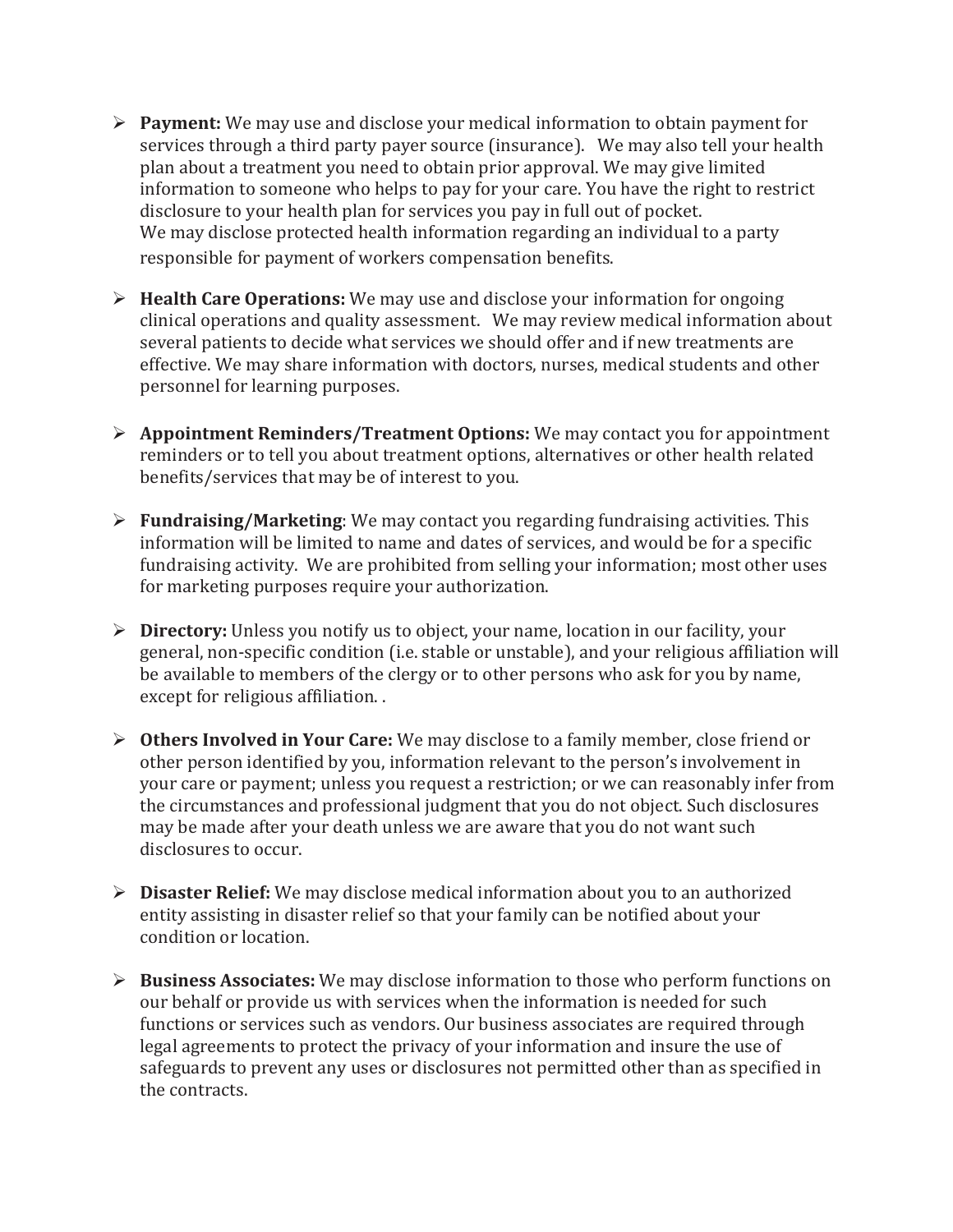**Other Purposes:** We may use or disclose your medical information for other reasons; some of which may or may not require your authorization. When required, an authorization to release your information will be obtained. You may revoke an authorization in writing, unless we have taken action in reliance upon your prior authorization.

Examples of other uses and disclosures include but are not limited to:

- Proof of immunizations to a school when required for attendance; with your permission
- When required by federal or state law
- To avert a serious threat to health or safety of the public or another person
- To authorized federal officials for intelligence and national security activities
- To authorized federal officials to protect the President or other persons or foreign heads of state or to conduct special investigations
- As required by military authorities if you are a member of the armed forces
- In response to a court or administrative order, subpoena or other lawful process
- To law enforcement in response to a court order, subpoena or similar process for the purposes of identifying or locating a suspect, fugitive, material witness or missing person; about a victim of a crime; about a death believed to be the result of criminal conduct; about criminal conduct on our premises; and in emergency circumstances to report a crime including location of the crime or victims; the identity, location or description of the person who may have committed the crime
- To report child or elder abuse or neglect or domestic violence
- If you are an inmate, your information may be released to a correctional institution for your health care; to protect your health, the health and safety of others; or the safety of the correctional institution
- To an organ donation bank or to facilitate organ or tissue donation
- To workers' compensation or similar programs for work-related injuries or illness
- For public health activities such as to prevent or control disease, injury or disability; to report births and deaths; to notify a person who may have been exposed or who may be at risk of spreading a disease
- To health oversight agencies for activities such as audits, investigations, inspections and licensure. For activities necessary for the government to monitor the health care system, government programs and compliance with civil rights laws
- To a coroner/medical examiner to identify a deceased person or determine cause of death
- To funeral directors to carry out their duties
- For authorized research purposes. Research projects are subject to special approval processes. Before we use or disclose your information, the project will have been evaluated through this process.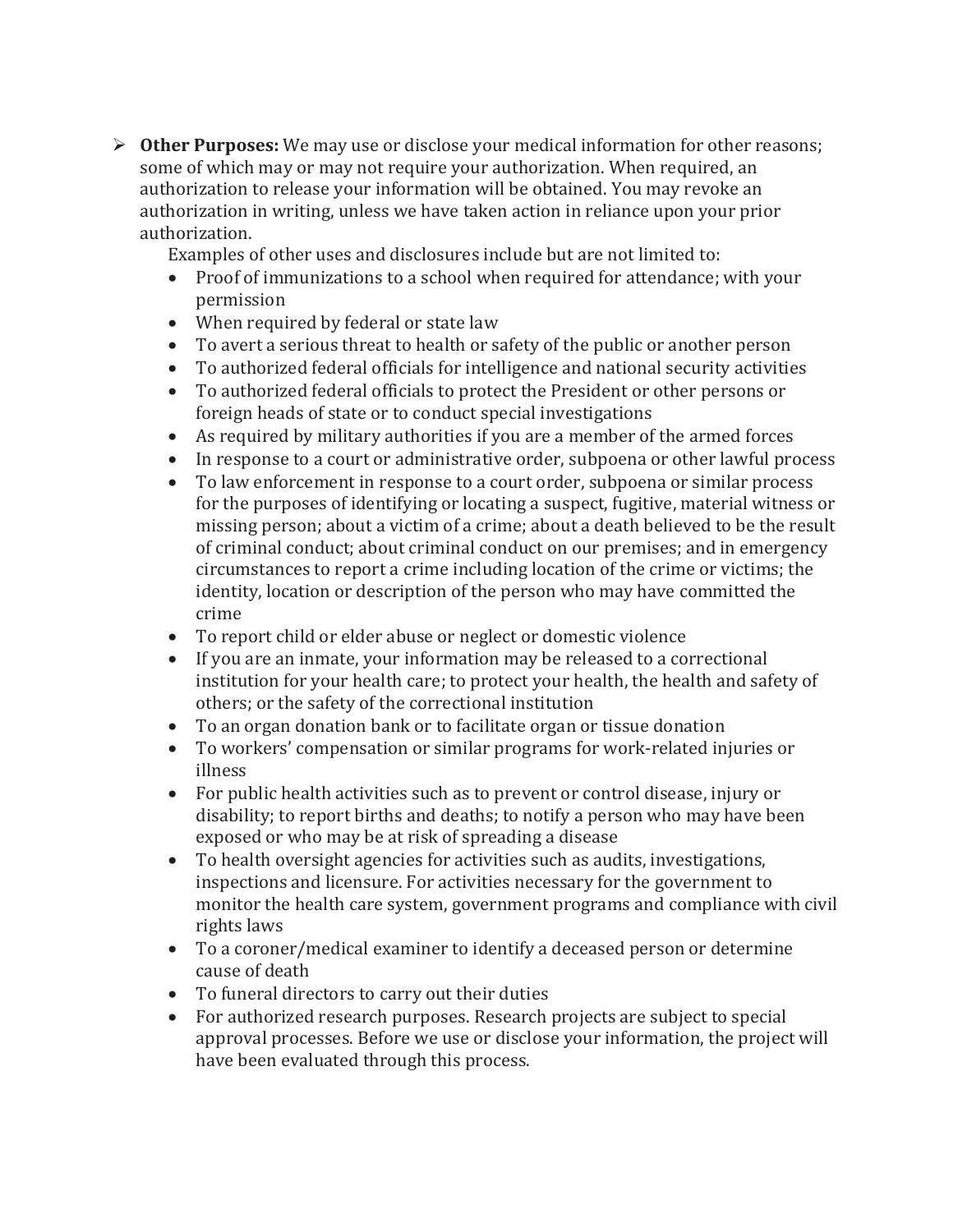- **Special Cases:** We must also comply with North Carolina laws and/or other federal laws about certain types of information. Examples of these include but are not limited to:
	- **Communicable Diseases**: We are required to report certain communicable diseases to appropriate public health authorities such as sexually transmitted diseases, food poisoning and others. This reporting does not require your permission. NC 130A-143 provides that anything that identifies a patient as being infected with AIDS is confidential except for epidemiological purposes (information is deidentified) Disclosures of HIV/AIDS information must have the patient's specific consent.
	- **Mental Health Services**: North Carolina General Statute 122C-54(g); NCGS 122c-55(a), (a2), (d), (e) states: "North Carolina law generally requires that we obtain your written consent before we may disclose health information related to your mental health services. There are some exceptions to this general requirement however. We may disclose health information to members of the University Health Services staff or to the personnel employed in the Counseling and Psychological Services department, to our professional advisors, including the university attorney and university administrators as appropriate, and to agencies or individuals that oversee our operations or that help us carry out our responsibilities in serving you. We will disclose only the information that is necessary to the provision of services or operations, and the information will be disclosed only to individuals who have a need to know. We also may disclose information to the following people: (1) a health care provider who is providing emergency medical services to you; and (2) to other mental health professionals when necessary to coordinate your care and treatment. If we determine that there is an imminent threat to your health or safety, or the health or safety of someone else, we may disclose information about you to prevent or lessen the threat. We also will release information about you if state or federal law requires us to do so, when a court of law orders us to do so, or to report suspected neglect or abuse of a child or disabled adult."
	- **Alcohol and Substance Abuse Services**: If you request and/or receive alcohol and/or drug abuse services from us, federal law generally requires that we obtain your written consent before we may disclose information that would identify you as a patient. There are some exceptions to this requirement. We may disclose information to members of our workforce as needed to coordinate your care, and to agencies or individuals that help us carry out our professional responsibilities in serving you. We may disclose information to medical personnel in a medical emergency
	- **Pharmacy Services:** North Carolina law limits the sharing of pharmacy information. This information is generally only shared with those involved in your care or who have oversight of the organization.

## **YOUR RIGHTS ABOUT YOUR INFORMATION**

**Right to Inspect and Obtain a Copy:** You have the right to request to see and obtain a copy of the medical information that may be used to make decisions about your care as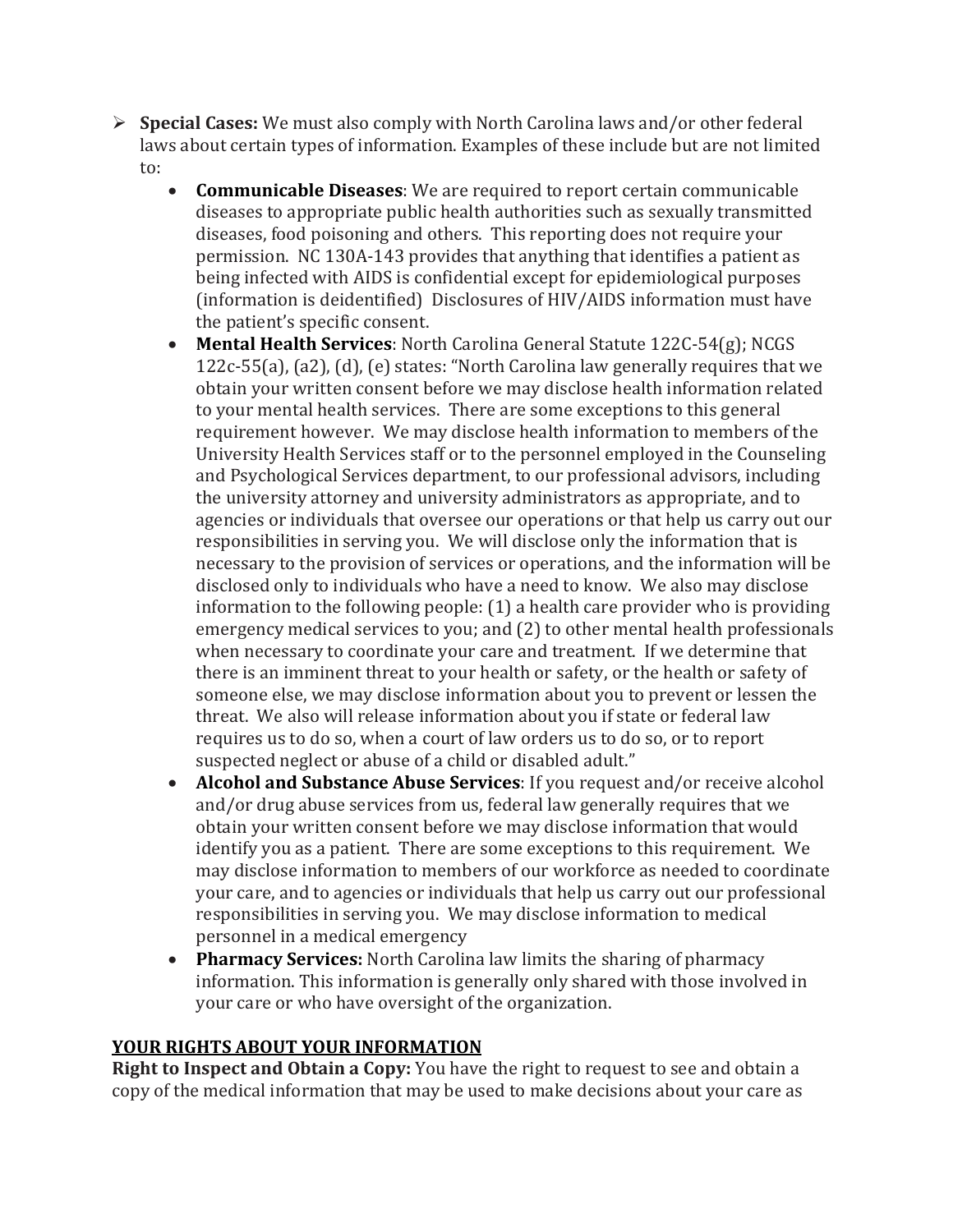maintained in our designated record set. There may be exceptions to this such as access to psychotherapy notes, information compiled in anticipation of or for use in civil, criminal or administrative proceedings or information that may be governed by other regulations. To view and request a copy of your medical records, you must go to or submit a request in writing to the appropriate department or facility.

There may be costs for copying, mailing or other supplies associated with your request. We will make every effort to respond to your request within the legal timeframes. If we are unable to do so, we will notify you of the delay and the approximate time your request will be completed.

Your request may be denied under certain circumstances. Examples include if the information was obtained under a promise of confidentiality; if access is reasonably likely to endanger the life or safety of you or anyone else; if the information makes reference to another person and your access would likely cause harm to that person or if you are an inmate of a correctional facility. If the access is denied, you may request that the denial be reviewed by submitting your request to us in writing. Every effort will be made to provide you with access to your protected health information in the form and format requested; as long as it is readily producible. If not readily producible, a hard copy or other agreed upon form will be provided in a timely manner. If your request includes instruction to provide and send a copy to another person designated by you, such request must be in writing, signed and clearly identify the other person and location. Charges may apply.

**Right to a Paper Copy of this Notice:** You have the right to a paper copy of this notice. Even if you have agreed to receive an electronic copy, you are still entitled to a paper copy. This Notice is posted within our facilities; paper copies are available at any time; and it can be found on our website. Translated copies in other languages may also be available. We encourage you to obtain a copy for review and let us know of your questions.

**Right to Request an Amendment:** If you feel that your medical information is incorrect, you have the right to request an amendment. Your request must be in writing and submitted to the appropriate facility. The request may

be denied if not in writing; or if you ask us to amend information that was not created by us; or is not part of the medical information kept by the facility; or is not part of the information which you have a right to access or copy; or is deemed accurate and complete. After review of your request we will notify you with the specified timeframe of the acceptance or denial of your request. If accepted, the amendment will be made. If denied and you wish to disagree, you can document your disagreement to be included in your record.

**Right to an Accounting (list) of Disclosures:** You have the right to request a list of the disclosures we have made of your information. This list will not include disclosures made for treatment purposes, payment or health care operations; made to you or authorized by you; from the clinic directory; to persons involved in your care; for national security purposes; relating to inmates, incidental purposes; or related to a limited data set. To obtain a list, you must submit a request in writing to the other appropriate facility. Your request must state a time period no longer than six years and may not include dates before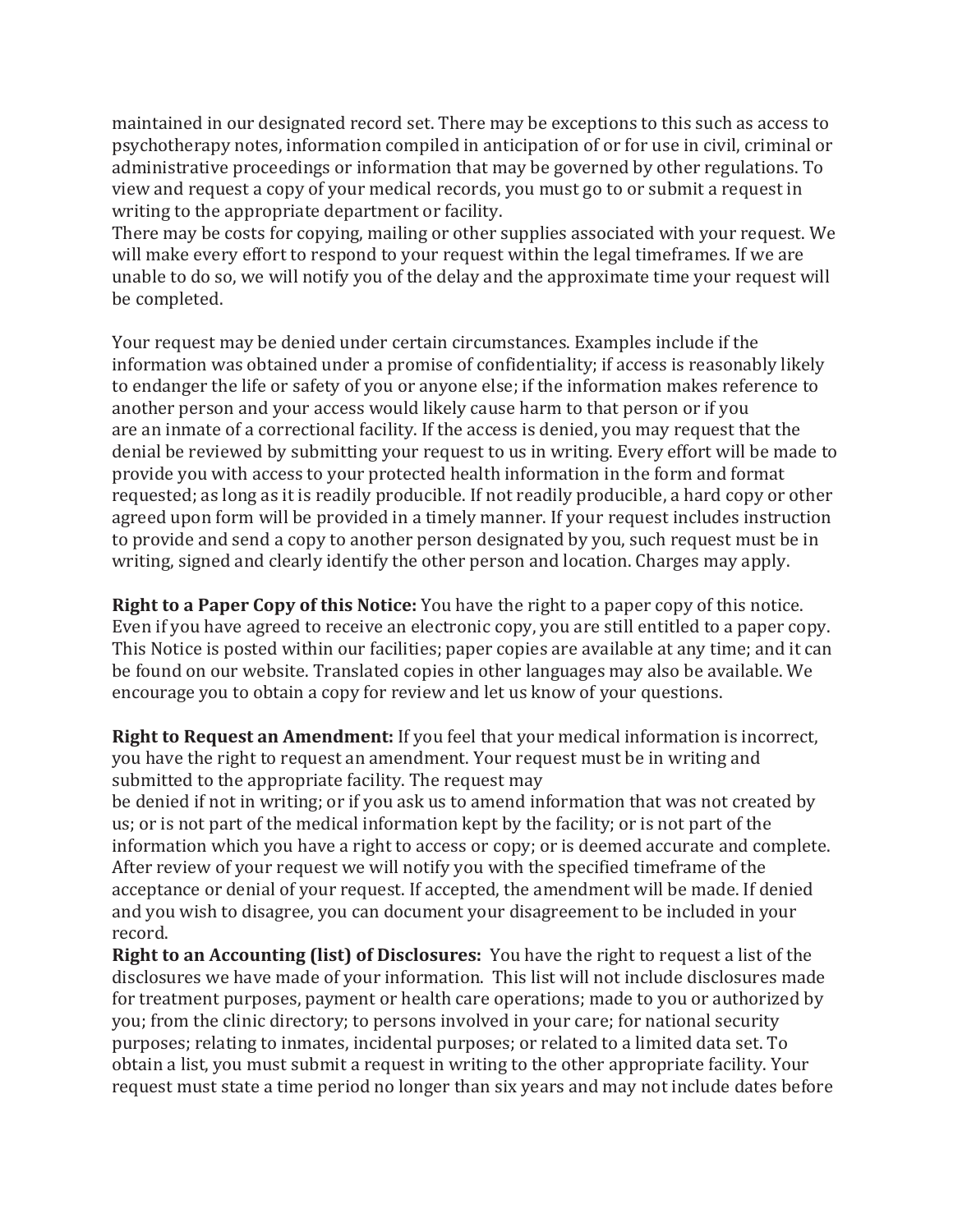April 14, 2003. The first list within a 12-month period is free; charges may occur for additional requests by the same individual within a 12-month period. We will notify you of the cost and you may choose to withdraw or revise your request before any costs are incurred. Your right to a request may be temporarily suspended at the request of a health oversight or law enforcement agency if we are notified that the disclosure will impede the activities of the agency.

**Right to Request Restrictions/Confidential Communications:** You have the right to request a restriction on certain uses and disclosures of your medical information that we use or disclose for treatment, payment or healthcare operations. You also have the right to request that we communicate with you in a certain way or at a certain location such as at your work location instead of your home. Your request must be in writing and submitted at the time of each new visit. We are not required to fulfill all requests but will gladly review your request and attempt to accommodate all reasonable requests.

**Right to Restrict Disclosure to Health Plan:** You have the right to restrict disclosure of your information to your health plan (insurance) for services that you pay in full out of pocket.

## **OTHER IMPORTANT INFORMATION**

**Our Legal Duty to Protect Your Information:** We are required by law to maintain the privacy of your protected health information as outlined by state and federal regulations; and to give you notice of this duty and our privacy practices. We are also required to notify you of a breach that involves the access or disclosure of any unsecured protected health information about you.

WCU may not require an individual to waive his/her rights under this policy or HIPAA as a condition of treatment, payment, enrollment in a health plan or eligibility for benefits.

**Changes to this Notice of Privacy Practices:** We have the right to revise this Notice of Privacy Practices and to make the new notice effective for all the protected health information we maintain. Each new edition will have an effective date posted in a place you can see. We will offer you a copy of the most current edition each time you are registered in one of our covered departments. This Notice is posted within our facilities; paper copies are available at any time; and it can be found on our website. Translated copies in other languages may also be available. We are required to abide by the most recent version of our notice.

**Uses and Disclosures not Covered by this Notice:** We have attempted to include most known uses and disclosures that relate to how we use and disclose your information. There may be other uses and disclosures not covered by this Notice. In such cases, we will request your written authorization unless the use or disclosure is otherwise permitted by law or regulation. An inmate does not have a right to a Notice under the HIPAA Privacy Rule standard regarding Notice of Privacy Practices.

**Questions or Complaints:** We value your privacy and want to maintain a trusting relationship with you. If you have a question or believe that your privacy rights have been violated, we want to hear from you. For letters, please include your name,

address, telephone number and a brief description. We will follow up with you as soon as possible. To contact the University's HIPAA Compliance Officer, please call 828-227-7640